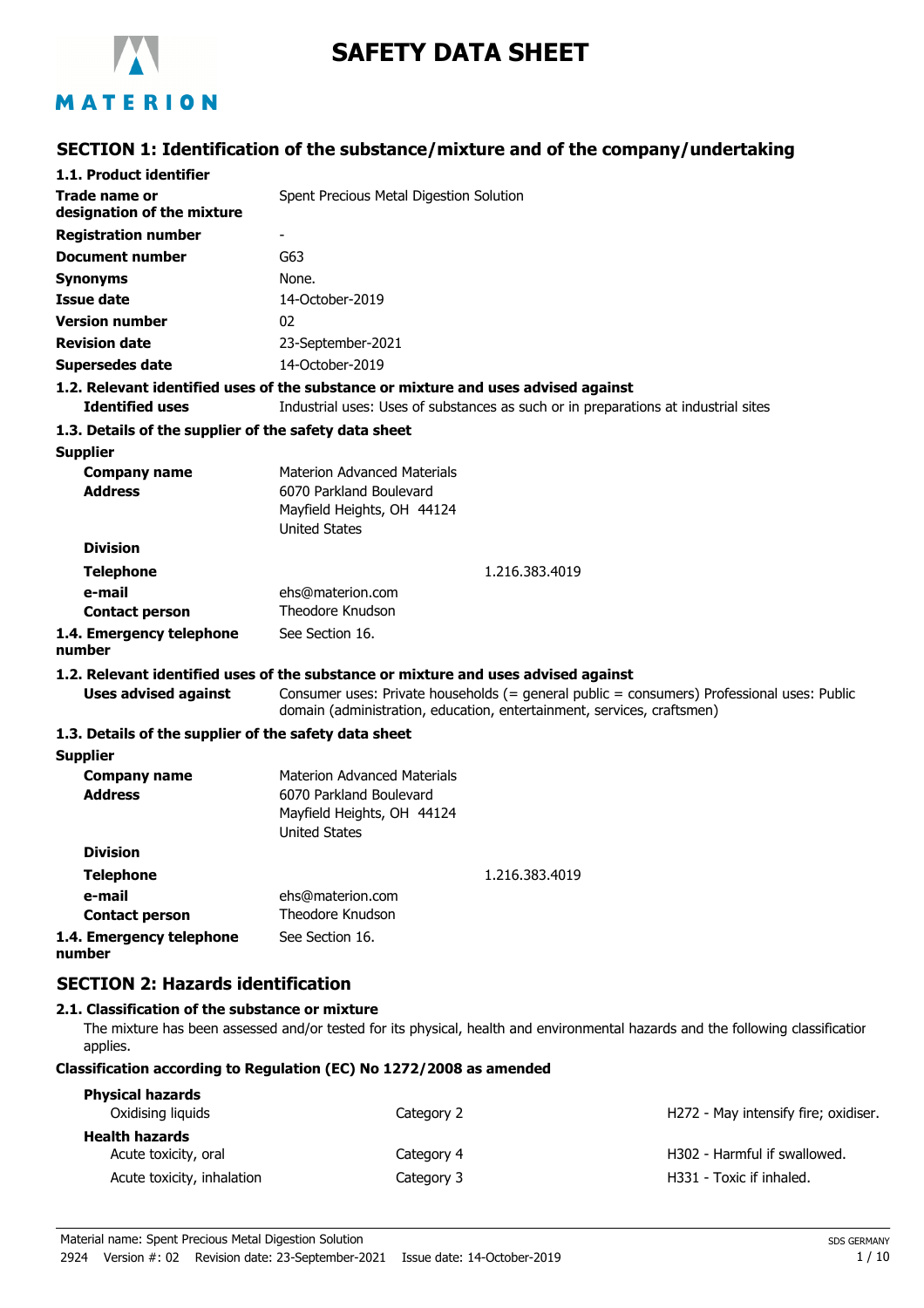cause damage to organs through prolonged or repeated exposure.

H314 - Causes severe skin burns and eye damage. Serious eye damage/eye irritation  $Cateqory 1$  example that the H318 - Causes serious eye damage.

Specific target organ toxicity - single exposureCategory 3 respiratory tract irritation

H335 - May cause respiratory irritation.

#### **Hazard summary** Strong oxidizer. Harmful if inhaled. Causes severe skin burns and eye damage. Corrosive. May

**2.2. Label elements**

#### **Label according to Regulation (EC) No. 1272/2008 as amended**



**Contains:** HYDROCHLORIC ACID … %, Nitric acid, Water



**Signal word Danger** 

| <b>Hazard statements</b> |
|--------------------------|
|                          |

| ai u statcilicilts |                                          |
|--------------------|------------------------------------------|
| H272               | May intensify fire; oxidiser.            |
| H302               | Harmful if swallowed.                    |
| H314               | Causes severe skin burns and eye damage. |
| H318               | Causes serious eye damage.               |
| H331               | Toxic if inhaled.                        |
| H335               | May cause respiratory irritation.        |
|                    |                                          |

### **Precautionary statements**

#### **Prevention** P233 Keep container tightly closed. P270 Do not eat, drink or smoke when using this product. P271 Use only outdoors or in a well-ventilated area.<br>
P280 Wear protective gloves/protective clothing/eve Wear protective gloves/protective clothing/eye protection/face protection. P284 Wear respiratory protection. **Response** P301 + P330 + P331 IF SWALLOWED: rinse mouth. Do NOT induce vomiting. P303 + P361 + P353 IF ON SKIN (or hair): Take off immediately all contaminated clothing. Rinse skin with water. P304 + P340 IF INHALED: Remove person to fresh air and keep comfortable for breathing. P305 + P351 + P338 IF IN EYES: Rinse cautiously with water for several minutes. Remove contact lenses, if present and easy to do. Continue rinsing. P310 Immediately call a POISON CENTRE/doctor. P363 Wash contaminated clothing before reuse. P370 + P378 In case of fire: Use appropriate media to extinguish. **Storage** P235 Keep cool. P403 + P233 Store in a well-ventilated place. Keep container tightly closed. P405 Store locked up. **Disposal** P501 Dispose of contents/container in accordance with local/regional/national/international regulations. **Supplemental label information** For further information, please contact the Product Stewardship Department at +1.216.383.4019. **2.3. Other hazards** Not a PBT or vPvB substance or mixture.

# **SECTION 3: Composition/information on ingredients**

| 3.2. Mixtures                                                                                 |               |                                              |                                                                                           |                      |              |
|-----------------------------------------------------------------------------------------------|---------------|----------------------------------------------|-------------------------------------------------------------------------------------------|----------------------|--------------|
| General information                                                                           |               |                                              |                                                                                           |                      |              |
| <b>Chemical name</b>                                                                          | $\frac{0}{0}$ | No.                                          | CAS-No. / EC REACH Registration No. Index No.                                             |                      | <b>Notes</b> |
| HYDROCHLORIC ACID  %                                                                          | $30 - 35$     | 7647-01-0<br>231-595-7                       |                                                                                           | $017 - 002 - 01 - X$ | #            |
|                                                                                               |               | 1; H318, Acute Tox. 3; H331, STOT SE 3; H335 | <b>Classification:</b> Acute Tox. 4;H302, Acute Tox. 4;H312, Skin Corr. 1A;H314, Eye Dam. |                      | 5,U          |
| <b>Specific Concentration Limits:</b> Eye Dam. 1;H318: C > = 25 %, STOT SE 3;H335: C > = 10 % |               |                                              |                                                                                           |                      |              |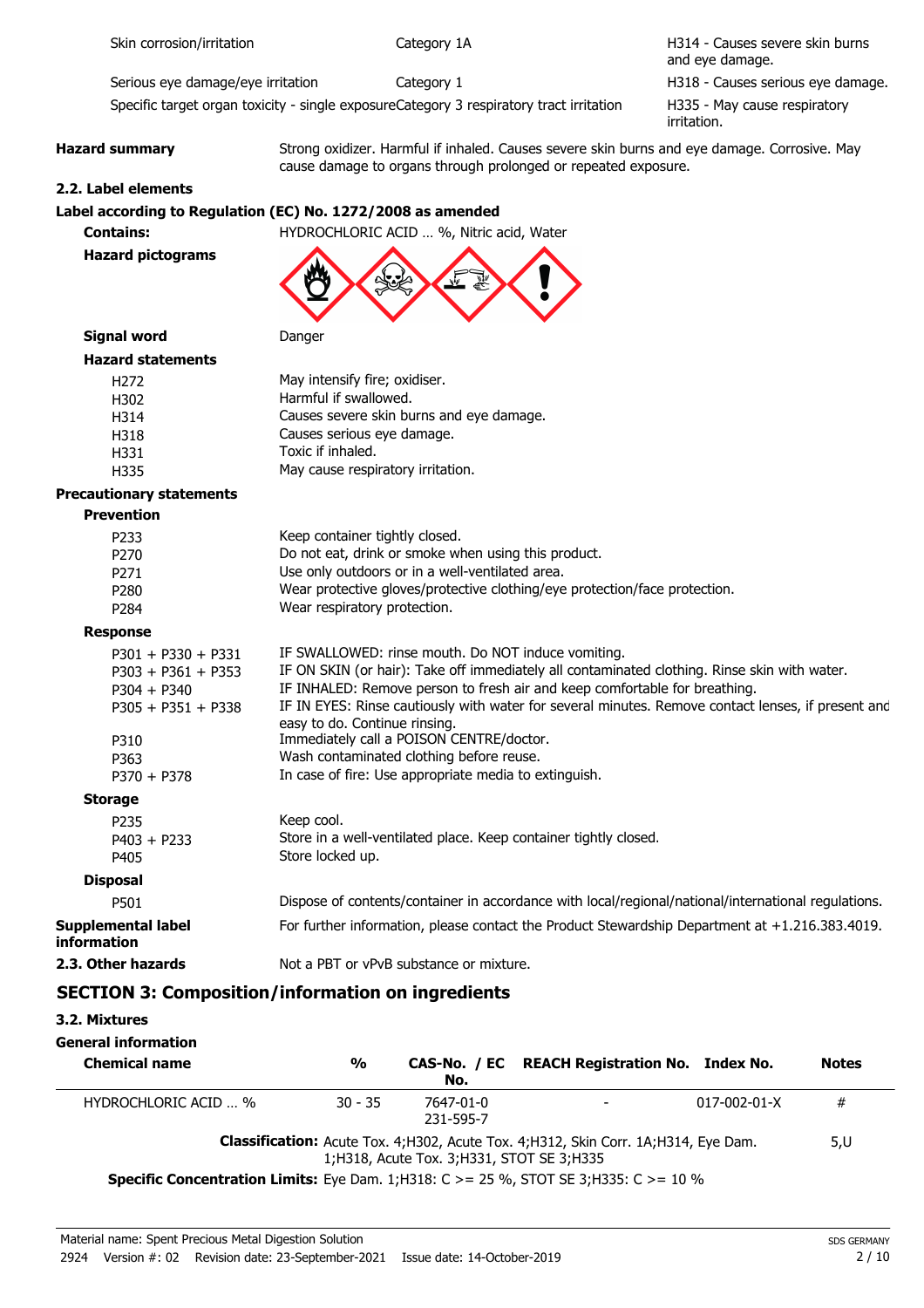| <b>Chemical name</b>                                                                                              | $\frac{0}{0}$                            | No.                    | CAS-No. / EC REACH Registration No. Index No.                                                                                                                                                                                                                                                                                                                                                                                                                                             |              | <b>Notes</b> |
|-------------------------------------------------------------------------------------------------------------------|------------------------------------------|------------------------|-------------------------------------------------------------------------------------------------------------------------------------------------------------------------------------------------------------------------------------------------------------------------------------------------------------------------------------------------------------------------------------------------------------------------------------------------------------------------------------------|--------------|--------------|
| Nitric acid                                                                                                       | $30 - 35$                                | 7697-37-2<br>231-714-2 |                                                                                                                                                                                                                                                                                                                                                                                                                                                                                           | 007-004-00-1 | $\#$         |
| <b>Specific Concentration Limits:</b> Ox. Liq. 2; H272: $C > = 99$ %, Skin Corr. 1A; H314: $C > = 20$ %, Eye Dam. | 1;H318: $C \ge 5\%$                      |                        | Classification: Ox. Liq. 2; H272, Skin Corr. 1A; H314, Eye Dam. 1; H318                                                                                                                                                                                                                                                                                                                                                                                                                   |              | B            |
| Water                                                                                                             | $30 - 35$                                | 7732-18-5<br>231-791-2 |                                                                                                                                                                                                                                                                                                                                                                                                                                                                                           |              |              |
|                                                                                                                   | <b>Classification: -</b>                 |                        |                                                                                                                                                                                                                                                                                                                                                                                                                                                                                           |              |              |
| <b>SECTION 4: First aid measures</b>                                                                              |                                          |                        |                                                                                                                                                                                                                                                                                                                                                                                                                                                                                           |              |              |
| <b>General information</b>                                                                                        | Wash contaminated clothing before reuse. |                        | Take off all contaminated clothing immediately. If you feel unwell, seek medical advice (show the<br>label where possible). Ensure that medical personnel are aware of the material(s) involved, and<br>take precautions to protect themselves. Show this safety data sheet to the doctor in attendance.                                                                                                                                                                                  |              |              |
| 4.1. Description of first aid measures                                                                            |                                          |                        |                                                                                                                                                                                                                                                                                                                                                                                                                                                                                           |              |              |
| <b>Inhalation</b>                                                                                                 |                                          |                        | Remove victim to fresh air and keep at rest in a position comfortable for breathing. Oxygen or<br>artificial respiration if needed. Do not use mouth-to-mouth method if victim inhaled the substance.<br>Induce artificial respiration with the aid of a pocket mask equipped with a one-way valve or other<br>proper respiratory medical device. Call a poison center or doctor/physician.                                                                                               |              |              |
| <b>Skin contact</b>                                                                                               | contaminated clothing before reuse.      |                        | Take off immediately all contaminated clothing. Rinse skin with water/shower. Call a physician or<br>poison control centre immediately. Chemical burns must be treated by a physician. Wash                                                                                                                                                                                                                                                                                               |              |              |
| <b>Eye contact</b>                                                                                                |                                          |                        | Immediately flush eyes with plenty of water for at least 15 minutes. Remove contact lenses, if<br>present and easy to do. Continue rinsing. Call a physician or poison control centre immediately.                                                                                                                                                                                                                                                                                        |              |              |
| <b>Ingestion</b>                                                                                                  |                                          |                        | Call a physician or poison control centre immediately. Rinse mouth. Do not induce vomiting. If<br>vomiting occurs, keep head low so that stomach content doesn't get into the lungs.                                                                                                                                                                                                                                                                                                      |              |              |
| 4.2. Most important<br>symptoms and effects, both<br>acute and delayed                                            |                                          |                        | Burning pain and severe corrosive skin damage. Causes serious eye damage. Symptoms may<br>include stinging, tearing, redness, swelling, and blurred vision. Permanent eye damage including<br>blindness could result. May cause respiratory irritation. Coughing.                                                                                                                                                                                                                         |              |              |
| 4.3. Indication of any<br>immediate medical attention<br>and special treatment<br>needed                          | observation. Symptoms may be delayed.    |                        | Provide general supportive measures and treat symptomatically. Thermal burns: Flush with water<br>immediately. While flushing, remove clothes which do not adhere to affected area. Call an<br>ambulance. Continue flushing during transport to hospital. Chemical burns: Flush with water<br>immediately. While flushing, remove clothes which do not adhere to affected area. Call an<br>ambulance. Continue flushing during transport to hospital. Keep victim warm. Keep victim under |              |              |
| <b>SECTION 5: Firefighting measures</b>                                                                           |                                          |                        |                                                                                                                                                                                                                                                                                                                                                                                                                                                                                           |              |              |
| <b>General fire hazards</b>                                                                                       | May intensify fire; oxidiser.            |                        |                                                                                                                                                                                                                                                                                                                                                                                                                                                                                           |              |              |
| 5.1. Extinguishing media<br><b>Suitable extinguishing</b><br>media                                                |                                          |                        | Water fog. Foam. Dry chemical powder. Carbon dioxide (CO2).                                                                                                                                                                                                                                                                                                                                                                                                                               |              |              |
| <b>Unsuitable extinguishing</b><br>media                                                                          |                                          |                        | Do not use water jet as an extinguisher, as this will spread the fire.                                                                                                                                                                                                                                                                                                                                                                                                                    |              |              |
| 5.2. Special hazards arising<br>from the substance or<br>mixture                                                  | May intensify fire; oxidiser.            |                        |                                                                                                                                                                                                                                                                                                                                                                                                                                                                                           |              |              |
| 5.3. Advice for firefighters<br><b>Special protective</b><br>equipment for<br>firefighters                        |                                          |                        | Self-contained breathing apparatus and full protective clothing must be worn in case of fire.                                                                                                                                                                                                                                                                                                                                                                                             |              |              |
| <b>Special firefighting</b>                                                                                       |                                          |                        | In case of fire and/or explosion do not breathe fumes. Move containers from fire area if you can do                                                                                                                                                                                                                                                                                                                                                                                       |              |              |

so without risk.

**Specific methods** Use standard firefighting procedures and consider the hazards of other involved materials.

**procedures**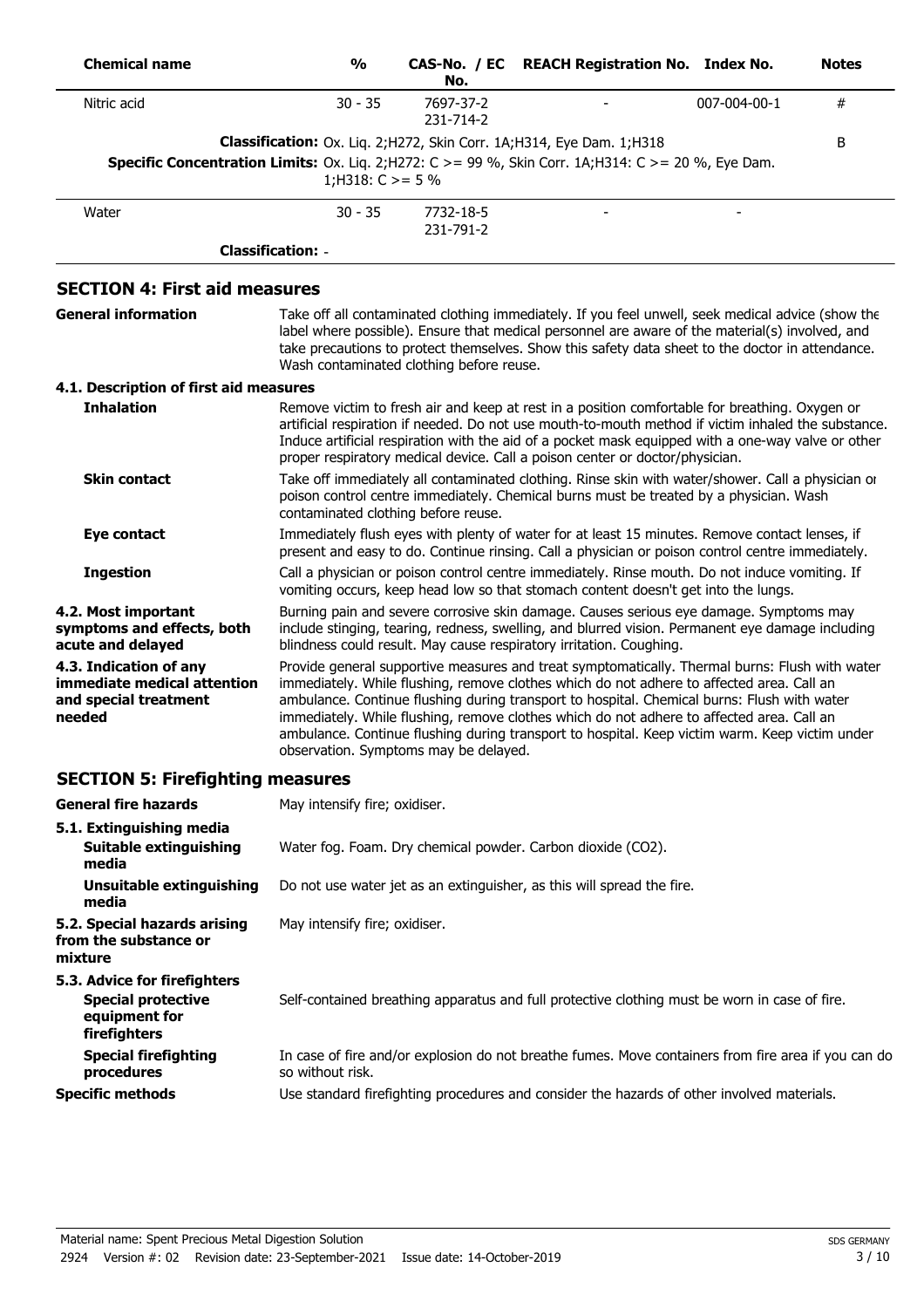#### **SECTION 6: Accidental release measures**

# **6.1. Personal precautions, protective equipment and emergency procedures**

|                                                              | v.1. reisonal precautions, protective equipment and emergency procedures                                                                                                                                                                                                                                                                                                                                                                                                                                                                                                          |
|--------------------------------------------------------------|-----------------------------------------------------------------------------------------------------------------------------------------------------------------------------------------------------------------------------------------------------------------------------------------------------------------------------------------------------------------------------------------------------------------------------------------------------------------------------------------------------------------------------------------------------------------------------------|
| For non-emergency<br>personnel                               | Keep unnecessary personnel away. Keep people away from and upwind of spill/leak. Eliminate all<br>ignition sources (no smoking, flares, sparks, or flames in immediate area). Wear appropriate<br>protective equipment and clothing during clean-up. Do not breathe mist/vapours. Do not touch<br>damaged containers or spilled material unless wearing appropriate protective clothing. Ventilate<br>closed spaces before entering them. Local authorities should be advised if significant spillages<br>cannot be contained. For personal protection, see section 8 of the SDS. |
| For emergency<br>responders                                  | Keep unnecessary personnel away. Wear appropriate protective equipment and clothing during<br>clean-up. Use personal protection recommended in Section 8 of the SDS.                                                                                                                                                                                                                                                                                                                                                                                                              |
| <b>6.2. Environmental</b><br>precautions                     | Avoid discharge into drains, water courses or onto the ground.                                                                                                                                                                                                                                                                                                                                                                                                                                                                                                                    |
| 6.3. Methods and material for<br>containment and cleaning up | Eliminate all ignition sources (no smoking, flares, sparks, or flames in immediate area). Keep<br>combustibles (wood, paper, oil etc) away from spilled material. Take precautionary measures<br>against static discharge. Use only non-sparking tools. Prevent entry into waterways, sewer,<br>basements or confined areas.                                                                                                                                                                                                                                                      |
|                                                              | Large Spills: Stop the flow of material, if this is without risk. Dike the spilled material, where this is<br>possible. Use a non-combustible material like vermiculite, sand or earth to soak up the product and<br>place into a container for later disposal. Following product recovery, flush area with water.                                                                                                                                                                                                                                                                |
|                                                              | Small Spills: Absorb with earth, sand or other non-combustible material and transfer to containers<br>for later disposal. Wipe up with absorbent material (e.g. cloth, fleece). Clean surface thoroughly to<br>remove residual contamination.                                                                                                                                                                                                                                                                                                                                     |
|                                                              | Never return spills to original containers for re-use.                                                                                                                                                                                                                                                                                                                                                                                                                                                                                                                            |
| 6.4. Reference to other<br>sections                          | For personal protection, see section 8. For waste disposal, see section 13.                                                                                                                                                                                                                                                                                                                                                                                                                                                                                                       |
| SECTION 7: Handling and storage                              |                                                                                                                                                                                                                                                                                                                                                                                                                                                                                                                                                                                   |

#### **SECTION 7: Handling and storage**

| 7.1. Precautions for safe<br>handling                                          | Do not handle, store or open near an open flame, sources of heat or sources of ignition. Protect<br>material from direct sunlight. Explosion-proof general and local exhaust ventilation. Take<br>precautionary measures against static discharges. All equipment used when handling the product<br>must be grounded. Use non-sparking tools and explosion-proof equipment. Do not breathe<br>mist/vapours. Do not get in eyes, on skin, or on clothing. Do not taste or swallow. Avoid prolonged<br>exposure. When using, do not eat, drink or smoke. Use only outdoors or in a well-ventilated area.<br>Wear appropriate personal protective equipment. Wash hands thoroughly after handling. Observe<br>good industrial hygiene practices. |
|--------------------------------------------------------------------------------|-----------------------------------------------------------------------------------------------------------------------------------------------------------------------------------------------------------------------------------------------------------------------------------------------------------------------------------------------------------------------------------------------------------------------------------------------------------------------------------------------------------------------------------------------------------------------------------------------------------------------------------------------------------------------------------------------------------------------------------------------|
| 7.2. Conditions for safe<br>storage, including any<br><i>incompatibilities</i> | Store locked up. Keep away from heat, sparks and open flame. Prevent electrostatic charge<br>build-up by using common bonding and grounding techniques. Store in a cool, dry place out of<br>direct sunlight. Store in tightly closed container. Store in a well-ventilated place. Keep in an area<br>equipped with sprinklers. Store away from incompatible materials (see Section 10 of the SDS).                                                                                                                                                                                                                                                                                                                                           |
| 7.3. Specific end use(s)                                                       | Not available.                                                                                                                                                                                                                                                                                                                                                                                                                                                                                                                                                                                                                                                                                                                                |

### **SECTION 8: Exposure controls/personal protection**

#### **8.1. Control parameters**

#### **Occupational exposure limits**

#### **Germany. DFG MAK List (advisory OELs). Commission for the Investigation of Health Hazards of Chemical Compounds in the Work Area (DFG)**

| <b>Components</b>                                                   | <b>Type</b> | <b>Value</b> |  |
|---------------------------------------------------------------------|-------------|--------------|--|
| <b>HYDROCHLORIC ACID  %</b><br>$(CAS 7647-01-0)$                    | <b>TWA</b>  | $3$ mg/m $3$ |  |
|                                                                     |             | 2 ppm        |  |
| Germany. TRGS 900, Limit Values in the Ambient Air at the Workplace |             |              |  |
| <b>Components</b>                                                   | <b>Type</b> | <b>Value</b> |  |
| <b>HYDROCHLORIC ACID  %</b><br>$(CAS 7647-01-0)$                    | <b>AGW</b>  | $3$ mg/m $3$ |  |
|                                                                     |             | 2 ppm        |  |
| Nitric acid (CAS 7697-37-2)                                         | <b>AGW</b>  | $2,6$ mg/m3  |  |
|                                                                     |             | 1 ppm        |  |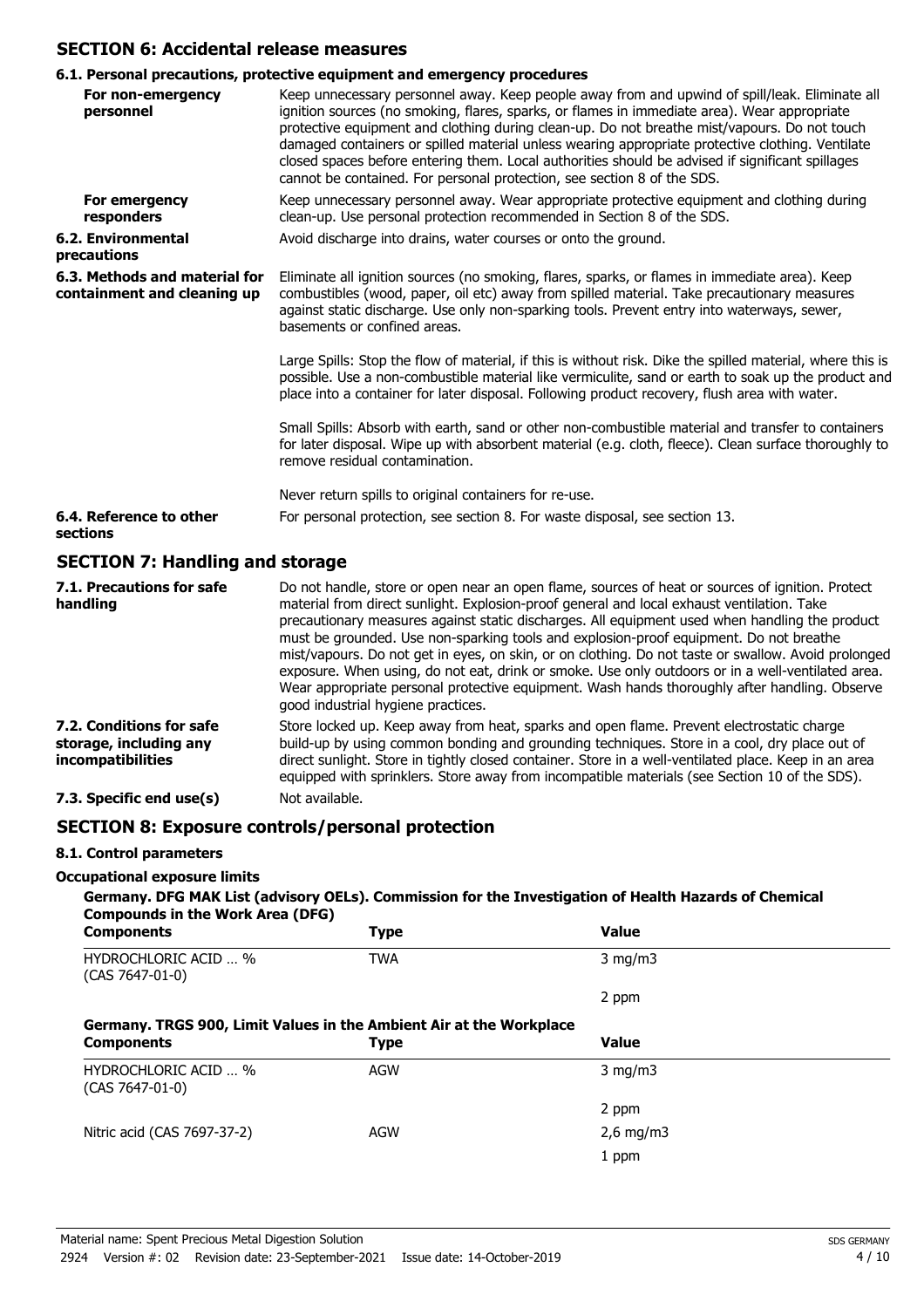| 2017/164/EU                                          |                                                                                                                                                                                                                                                                                                                                                                                                                                                              |                                                                                                                                                                                                                                                                                                   |  |  |  |
|------------------------------------------------------|--------------------------------------------------------------------------------------------------------------------------------------------------------------------------------------------------------------------------------------------------------------------------------------------------------------------------------------------------------------------------------------------------------------------------------------------------------------|---------------------------------------------------------------------------------------------------------------------------------------------------------------------------------------------------------------------------------------------------------------------------------------------------|--|--|--|
| <b>Components</b>                                    | <b>Type</b>                                                                                                                                                                                                                                                                                                                                                                                                                                                  | <b>Value</b>                                                                                                                                                                                                                                                                                      |  |  |  |
| HYDROCHLORIC ACID  %<br>(CAS 7647-01-0)              | <b>STEL</b>                                                                                                                                                                                                                                                                                                                                                                                                                                                  | 15 mg/m3                                                                                                                                                                                                                                                                                          |  |  |  |
|                                                      |                                                                                                                                                                                                                                                                                                                                                                                                                                                              | 10 ppm                                                                                                                                                                                                                                                                                            |  |  |  |
|                                                      | <b>TWA</b>                                                                                                                                                                                                                                                                                                                                                                                                                                                   | $8 \text{ mg/m}$                                                                                                                                                                                                                                                                                  |  |  |  |
|                                                      |                                                                                                                                                                                                                                                                                                                                                                                                                                                              | 5 ppm                                                                                                                                                                                                                                                                                             |  |  |  |
| Nitric acid (CAS 7697-37-2)                          | <b>STEL</b>                                                                                                                                                                                                                                                                                                                                                                                                                                                  | $2,6$ mg/m3                                                                                                                                                                                                                                                                                       |  |  |  |
|                                                      |                                                                                                                                                                                                                                                                                                                                                                                                                                                              | 1 ppm                                                                                                                                                                                                                                                                                             |  |  |  |
| <b>Biological limit values</b>                       | No biological exposure limits noted for the ingredient(s).                                                                                                                                                                                                                                                                                                                                                                                                   |                                                                                                                                                                                                                                                                                                   |  |  |  |
| <b>Recommended monitoring</b><br>procedures          | Follow standard monitoring procedures.                                                                                                                                                                                                                                                                                                                                                                                                                       |                                                                                                                                                                                                                                                                                                   |  |  |  |
| Derived no effect levels<br>(DNELs)                  | Not available.                                                                                                                                                                                                                                                                                                                                                                                                                                               |                                                                                                                                                                                                                                                                                                   |  |  |  |
| <b>Predicted no effect</b><br>concentrations (PNECs) | Not available.                                                                                                                                                                                                                                                                                                                                                                                                                                               |                                                                                                                                                                                                                                                                                                   |  |  |  |
| 8.2. Exposure controls                               |                                                                                                                                                                                                                                                                                                                                                                                                                                                              |                                                                                                                                                                                                                                                                                                   |  |  |  |
| <b>Appropriate engineering</b><br>controls           | Good general ventilation should be used. Ventilation rates should be matched to conditions. If<br>applicable, use process enclosures, local exhaust ventilation, or other engineering controls to<br>maintain airborne levels below recommended exposure limits. If exposure limits have not been<br>established, maintain airborne levels to an acceptable level. Eye wash facilities and emergency<br>shower must be available when handling this product. |                                                                                                                                                                                                                                                                                                   |  |  |  |
|                                                      | Individual protection measures, such as personal protective equipment                                                                                                                                                                                                                                                                                                                                                                                        |                                                                                                                                                                                                                                                                                                   |  |  |  |
| <b>General information</b>                           | Use personal protective equipment as required. Personal protection equipment should be chosen<br>according to the CEN standards and in discussion with the supplier of the personal protective<br>equipment.                                                                                                                                                                                                                                                 |                                                                                                                                                                                                                                                                                                   |  |  |  |
| <b>Eye/face protection</b>                           | Wear safety glasses with side shields (or goggles) and a face shield.                                                                                                                                                                                                                                                                                                                                                                                        |                                                                                                                                                                                                                                                                                                   |  |  |  |
| <b>Skin protection</b>                               |                                                                                                                                                                                                                                                                                                                                                                                                                                                              |                                                                                                                                                                                                                                                                                                   |  |  |  |
| - Hand protection                                    | Wear appropriate chemical resistant gloves.                                                                                                                                                                                                                                                                                                                                                                                                                  |                                                                                                                                                                                                                                                                                                   |  |  |  |
| - Other                                              |                                                                                                                                                                                                                                                                                                                                                                                                                                                              | Wear appropriate chemical resistant clothing. Use of an impervious apron is recommended.                                                                                                                                                                                                          |  |  |  |
| <b>Respiratory protection</b>                        | If engineering controls do not maintain airborne concentrations below recommended exposure<br>limits (where applicable) or to an acceptable level (in countries where exposure limits have not<br>been established), an approved respirator must be worn. Chemical respirator with organic vapour<br>cartridge.                                                                                                                                              |                                                                                                                                                                                                                                                                                                   |  |  |  |
| <b>Thermal hazards</b>                               | Wear appropriate thermal protective clothing, when necessary.                                                                                                                                                                                                                                                                                                                                                                                                |                                                                                                                                                                                                                                                                                                   |  |  |  |
| <b>Hygiene measures</b>                              |                                                                                                                                                                                                                                                                                                                                                                                                                                                              | When using do not smoke. Keep away from food and drink. Always observe good personal hygiene<br>measures, such as washing after handling the material and before eating, drinking, and/or smoking.<br>Routinely wash work clothing and protective equipment to remove contaminants.               |  |  |  |
| <b>Environmental exposure</b><br>controls            | established, maintain airborne levels to an acceptable level.                                                                                                                                                                                                                                                                                                                                                                                                | Good general ventilation should be used. Ventilation rates should be matched to conditions. If<br>applicable, use process enclosures, local exhaust ventilation, or other engineering controls to<br>maintain airborne levels below recommended exposure limits. If exposure limits have not been |  |  |  |

**EU. Indicative Exposure Limit Values in Directives 91/322/EEC, 2000/39/EC, 2006/15/EC, 2009/161/EU,**

# **SECTION 9: Physical and chemical properties**

#### **9.1. Information on basic physical and chemical properties**

| <b>Appearance</b> |
|-------------------|
|-------------------|

| <b>Appearance</b>                          |                                                    |
|--------------------------------------------|----------------------------------------------------|
| <b>Physical state</b>                      | Liguid.                                            |
| Form                                       | Liguid.                                            |
| Colour                                     | Yellow-orange.                                     |
| <b>Odour</b>                               | Pungent.                                           |
| <b>Odour threshold</b>                     | Not applicable.                                    |
| рH                                         | < 2                                                |
| <b>Melting point/freezing point</b>        | Not applicable. / -114,22 °C (-173,6 °F) estimated |
| Initial boiling point and<br>boiling range | 85,05 °C (185,09 °F) estimated                     |
| <b>Flash point</b>                         | Not applicable.                                    |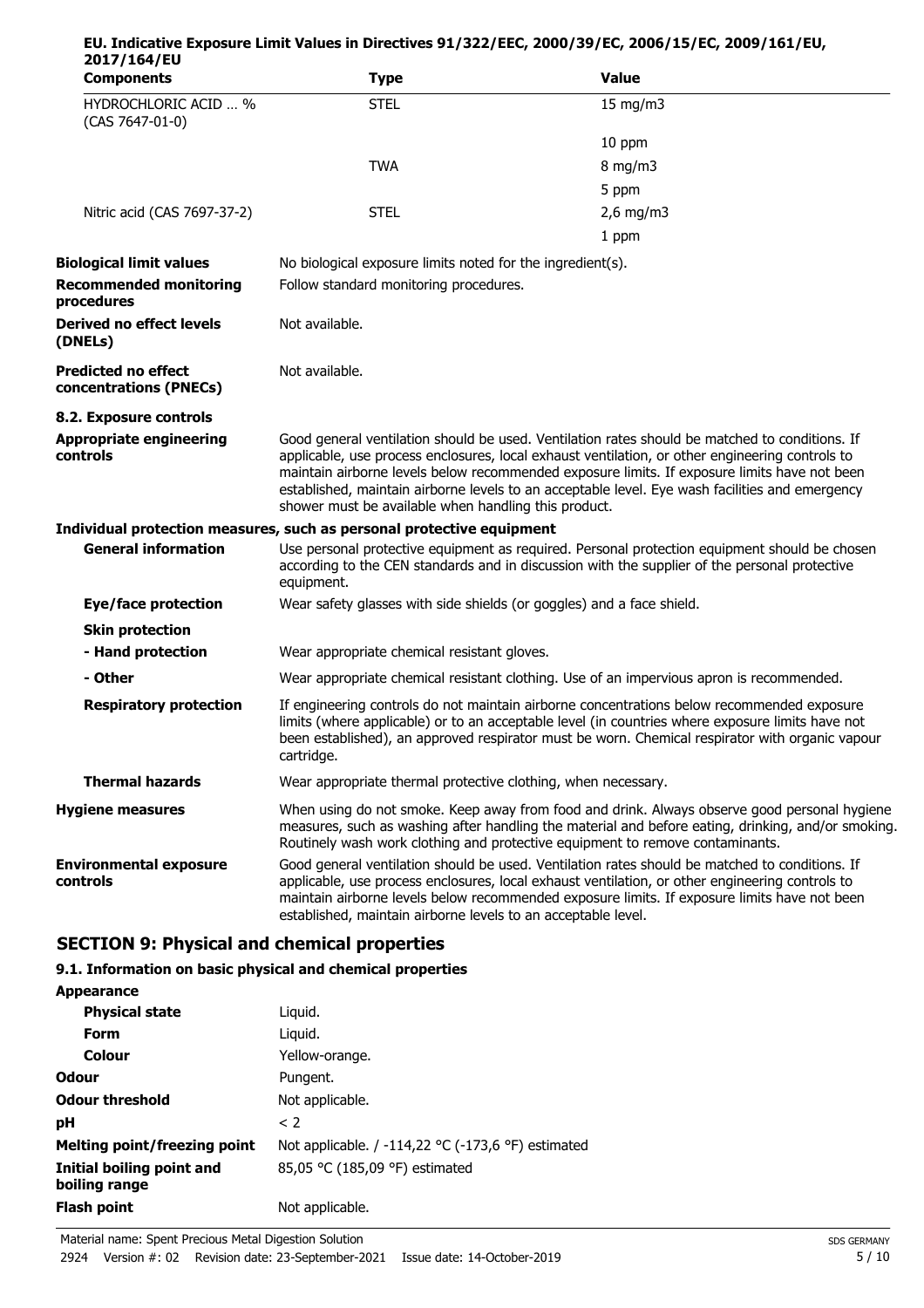| <b>Evaporation rate</b>                              | Not available.                |  |
|------------------------------------------------------|-------------------------------|--|
| <b>Flammability (solid, gas)</b>                     | Not applicable.               |  |
| Upper/lower flammability or explosive limits         |                               |  |
| Flammability limit - lower Not applicable.<br>(%)    |                               |  |
| <b>Flammability limit -</b><br>upper $(% )$          | Not applicable.               |  |
| <b>Flammability limit -</b><br>upper (%) temperature | Not applicable.               |  |
| <b>Explosive limit - lower (</b><br>%)               | Not applicable.               |  |
| <b>Explosive limit - upper</b><br>(9/6)              | Not applicable.               |  |
| <b>Vapour pressure</b>                               | 0,00001 hPa estimated         |  |
| <b>Vapour density</b>                                | Not available.                |  |
| <b>Relative density</b>                              | Not available.                |  |
| Solubility(ies)                                      |                               |  |
| Solubility (water)                                   | Soluble.                      |  |
| <b>Partition coefficient</b><br>(n-octanol/water)    | Not available.                |  |
| <b>Auto-ignition temperature</b>                     | Not applicable.               |  |
| <b>Decomposition temperature</b>                     | Not applicable.               |  |
| <b>Viscosity</b>                                     | Not available.                |  |
| <b>Explosive properties</b>                          | Not explosive.                |  |
| <b>Oxidising properties</b>                          | May intensify fire; oxidiser. |  |
| 9.2. Other information                               |                               |  |
| <b>Density</b>                                       | 1,35 g/cm3 estimated          |  |
| Miscible (water)                                     | Yes.                          |  |
| <b>Percent volatile</b>                              | 35 % estimated                |  |
| <b>Specific gravity</b>                              | Not applicable.               |  |

# **SECTION 10: Stability and reactivity**

| 10.1. Reactivity                            | The product is stable and non-reactive under normal conditions of use, storage and transport. |
|---------------------------------------------|-----------------------------------------------------------------------------------------------|
| 10.2. Chemical stability                    | Material is stable under normal conditions.                                                   |
| 10.3. Possibility of hazardous<br>reactions | No dangerous reaction known under conditions of normal use.                                   |
| 10.4. Conditions to avoid                   | Contact with incompatible materials.                                                          |
| 10.5. Incompatible materials                | Strong oxidising agents. Alcohols. Amines.                                                    |
| 10.6. Hazardous<br>decomposition products   | Nitrogen oxides (NOx).                                                                        |

# **SECTION 11: Toxicological information**

| <b>General information</b>                      | Occupational exposure to the substance or mixture may cause adverse effects.                                                                                                                                                                                      |
|-------------------------------------------------|-------------------------------------------------------------------------------------------------------------------------------------------------------------------------------------------------------------------------------------------------------------------|
| <b>Information on likely routes of exposure</b> |                                                                                                                                                                                                                                                                   |
| <b>Inhalation</b>                               | Toxic if inhaled.                                                                                                                                                                                                                                                 |
| <b>Skin contact</b>                             | Causes severe skin burns.                                                                                                                                                                                                                                         |
| Eye contact                                     | Causes serious eye damage.                                                                                                                                                                                                                                        |
| <b>Ingestion</b>                                | Causes digestive tract burns. Harmful if swallowed.                                                                                                                                                                                                               |
| <b>Symptoms</b>                                 | Burning pain and severe corrosive skin damage. Causes serious eye damage. Symptoms may<br>include stinging, tearing, redness, swelling, and blurred vision. Permanent eye damage including<br>blindness could result. May cause respiratory irritation. Coughing. |

#### **11.1. Information on toxicological effects**

Acute toxicity **Acute toxicity** Toxic if inhaled. Harmful if swallowed.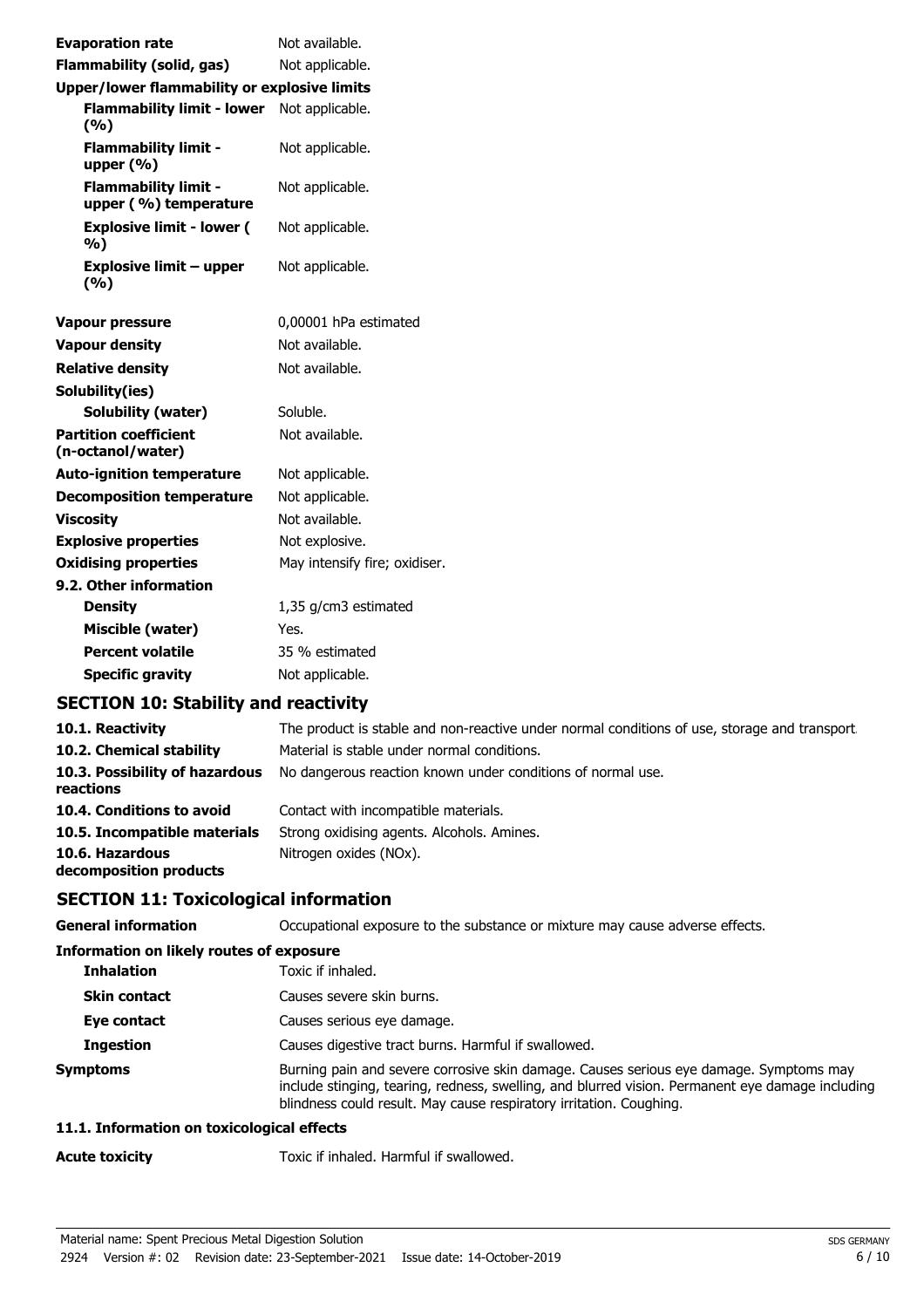| <b>Product</b>                                                | <b>Species</b>                                                              |                                                                                               | <b>Test Results</b>                                 |  |
|---------------------------------------------------------------|-----------------------------------------------------------------------------|-----------------------------------------------------------------------------------------------|-----------------------------------------------------|--|
| Spent Precious Metal Digestion Solution                       |                                                                             |                                                                                               |                                                     |  |
| <u>Acute</u>                                                  |                                                                             |                                                                                               |                                                     |  |
| Dermal                                                        |                                                                             |                                                                                               |                                                     |  |
| LD50                                                          | Mouse                                                                       |                                                                                               | 4140 mg/kg                                          |  |
| <b>Components</b>                                             | <b>Species</b>                                                              |                                                                                               | <b>Test Results</b>                                 |  |
| HYDROCHLORIC ACID  % (CAS 7647-01-0)                          |                                                                             |                                                                                               |                                                     |  |
| <u>Acute</u>                                                  |                                                                             |                                                                                               |                                                     |  |
| <b>Dermal</b>                                                 |                                                                             |                                                                                               |                                                     |  |
| LD50                                                          | Mouse                                                                       |                                                                                               | 1449 mg/kg                                          |  |
| Oral                                                          |                                                                             |                                                                                               |                                                     |  |
| LD50                                                          | Rabbit                                                                      |                                                                                               | 900 mg/kg                                           |  |
| Nitric acid (CAS 7697-37-2)                                   |                                                                             |                                                                                               |                                                     |  |
| <b>Acute</b>                                                  |                                                                             |                                                                                               |                                                     |  |
| <b>Inhalation</b><br><b>LC50</b>                              | Rat                                                                         |                                                                                               | 65 mg/l, 4 Hours                                    |  |
|                                                               |                                                                             |                                                                                               |                                                     |  |
| <b>Skin corrosion/irritation</b>                              |                                                                             | Causes severe skin burns and eye damage.                                                      |                                                     |  |
| Serious eye damage/eye<br>irritation                          |                                                                             | Causes serious eye damage.                                                                    |                                                     |  |
| <b>Respiratory sensitisation</b>                              |                                                                             | Due to partial or complete lack of data the classification is not possible.                   |                                                     |  |
| <b>Skin sensitisation</b>                                     |                                                                             | Due to partial or complete lack of data the classification is not possible.                   |                                                     |  |
| <b>Germ cell mutagenicity</b>                                 |                                                                             | Due to partial or complete lack of data the classification is not possible.                   |                                                     |  |
| Carcinogenicity                                               |                                                                             | Due to partial or complete lack of data the classification is not possible.                   |                                                     |  |
| <b>IARC Monographs. Overall Evaluation of Carcinogenicity</b> |                                                                             |                                                                                               |                                                     |  |
| HYDROCHLORIC ACID  % (CAS 7647-01-0)                          |                                                                             |                                                                                               | 3 Not classifiable as to carcinogenicity to humans. |  |
| <b>Reproductive toxicity</b>                                  | Due to partial or complete lack of data the classification is not possible. |                                                                                               |                                                     |  |
| <b>Specific target organ toxicity</b><br>- single exposure    | May cause respiratory irritation.                                           |                                                                                               |                                                     |  |
| <b>Specific target organ toxicity</b><br>- repeated exposure  | Due to partial or complete lack of data the classification is not possible. |                                                                                               |                                                     |  |
| <b>Aspiration hazard</b>                                      | Due to partial or complete lack of data the classification is not possible. |                                                                                               |                                                     |  |
| Mixture versus substance<br>information                       | No information available.                                                   |                                                                                               |                                                     |  |
| <b>Other information</b>                                      | Not available.                                                              |                                                                                               |                                                     |  |
| <b>SECTION 12: Ecological information</b>                     |                                                                             |                                                                                               |                                                     |  |
| 12.1. Toxicity                                                | environment.                                                                | Based on available data, the classification criteria are not met for hazardous to the aquatic |                                                     |  |
| <b>Product</b>                                                |                                                                             | <b>Species</b>                                                                                | <b>Test Results</b>                                 |  |
| Spent Precious Metal Digestion Solution                       |                                                                             |                                                                                               |                                                     |  |
| <b>Aquatic</b>                                                |                                                                             |                                                                                               |                                                     |  |
| <b>Fish</b>                                                   | LC50                                                                        | <b>Fish</b>                                                                                   | 805,7143 mg/l, 96 hours                             |  |
| Acute                                                         |                                                                             |                                                                                               |                                                     |  |
| Fish                                                          | LC50                                                                        | Fish                                                                                          | 805,7143 mg/l, 96 hours estimated                   |  |
| <b>Components</b>                                             |                                                                             | <b>Species</b>                                                                                | <b>Test Results</b>                                 |  |
| HYDROCHLORIC ACID  % (CAS 7647-01-0)                          |                                                                             |                                                                                               |                                                     |  |
| <b>Aquatic</b>                                                |                                                                             |                                                                                               |                                                     |  |
| Acute                                                         |                                                                             |                                                                                               |                                                     |  |
| Fish                                                          | <b>LC50</b>                                                                 | Western mosquitofish (Gambusia affinis) 282 mg/l, 96 hours                                    |                                                     |  |
| 12.2. Persistence and<br>degradability                        |                                                                             | No data is available on the degradability of any ingredients in the mixture.                  |                                                     |  |
| 12.3. Bioaccumulative<br>potential                            | No data available.                                                          |                                                                                               |                                                     |  |

Not available.

**Partition coefficient n-octanol/water (log Kow)**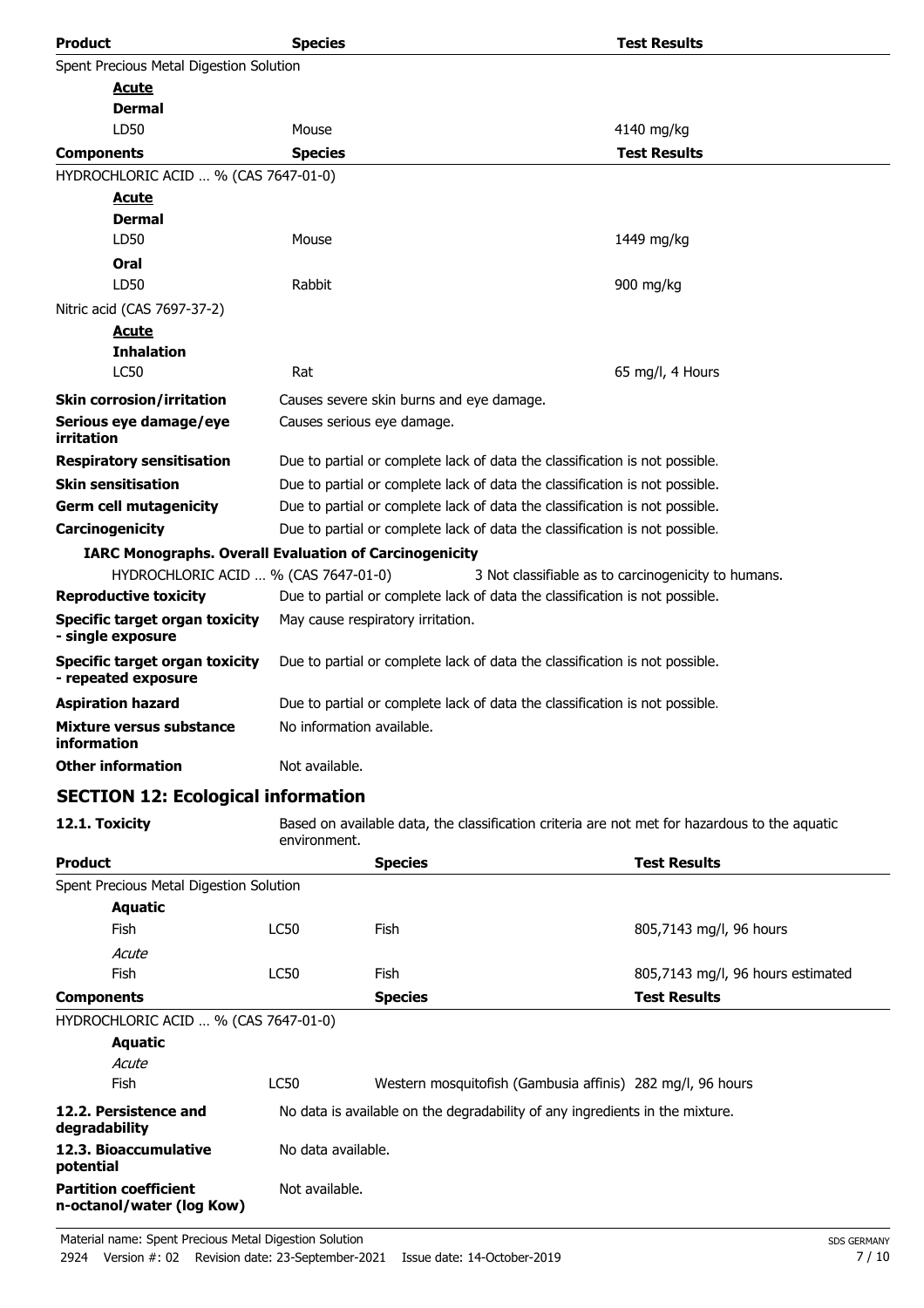| <b>Bioconcentration factor (BCF)</b> Not available. |                                                                                                                                                                                            |
|-----------------------------------------------------|--------------------------------------------------------------------------------------------------------------------------------------------------------------------------------------------|
| 12.4. Mobility in soil                              | No data available.                                                                                                                                                                         |
| 12.5. Results of PBT and<br><b>vPvB</b> assessment  | Not a PBT or vPvB substance or mixture.                                                                                                                                                    |
| 12.6. Other adverse effects                         | No other adverse environmental effects (e.g. ozone depletion, photochemical ozone creation<br>potential, endocrine disruption, global warming potential) are expected from this component. |

# **SECTION 13: Disposal considerations**

#### **13.1. Waste treatment methods**

| <b>Residual waste</b>                  | Dispose of in accordance with local regulations. Empty containers or liners may retain some product<br>residues. This material and its container must be disposed of in a safe manner (see: Disposal<br>instructions). |
|----------------------------------------|------------------------------------------------------------------------------------------------------------------------------------------------------------------------------------------------------------------------|
| <b>Contaminated packaging</b>          | Since emptied containers may retain product residue, follow label warnings even after container is<br>emptied. Empty containers should be taken to an approved waste handling site for recycling or<br>disposal.       |
| <b>EU waste code</b>                   | The Waste code should be assigned in discussion between the user, the producer and the waste<br>disposal company.                                                                                                      |
| <b>Disposal</b><br>methods/information | Collect and reclaim or dispose in sealed containers at licensed waste disposal site. Dispose of<br>contents/container in accordance with local/regional/national/international regulations.                            |
| <b>Special precautions</b>             | Dispose in accordance with all applicable regulations.                                                                                                                                                                 |

# **SECTION 14: Transport information**

#### **ADR**

|            | 14.1. UN number<br>14.2. UN proper shipping<br>name | <b>UN3264</b><br>CORROSIVE LIQUID, N.O.S. (Nitric acid, HYDROCHLORIC ACID  %) |  |
|------------|-----------------------------------------------------|-------------------------------------------------------------------------------|--|
|            | 14.3. Transport hazard class(es)                    |                                                                               |  |
|            | <b>Class</b>                                        | 8                                                                             |  |
|            | 5.1<br><b>Subsidiary risk</b>                       |                                                                               |  |
|            | Label(s)                                            | 8                                                                             |  |
|            |                                                     | $+3$                                                                          |  |
|            | Hazard No. (ADR)                                    | 83                                                                            |  |
|            | <b>Tunnel restriction</b>                           | D/E                                                                           |  |
|            | code<br>14.4. Packing group                         | $_{\rm II}$                                                                   |  |
|            | 14.5. Environmental                                 | No.                                                                           |  |
|            | hazards                                             |                                                                               |  |
|            | 14.6. Special precautions<br>for user               | Read safety instructions, SDS and emergency procedures before handling.       |  |
| <b>RID</b> |                                                     |                                                                               |  |
|            | 14.1. UN number                                     | <b>UN3264</b>                                                                 |  |
|            | 14.2. UN proper shipping                            | CORROSIVE LIQUID, N.O.S. (Nitric acid, HYDROCHLORIC ACID  %)                  |  |
|            | name<br>14.3. Transport hazard class(es)            |                                                                               |  |
|            | <b>Class</b>                                        | 8                                                                             |  |
|            | <b>Subsidiary risk</b>                              | 5.1                                                                           |  |
|            | Label(s)                                            | $8 + 3$                                                                       |  |
|            | 14.4. Packing group                                 | Π                                                                             |  |
|            | 14.5. Environmental                                 | No.                                                                           |  |
|            | hazards                                             |                                                                               |  |
|            | 14.6. Special precautions                           | Read safety instructions, SDS and emergency procedures before handling.       |  |
|            | for user                                            |                                                                               |  |
| <b>ADN</b> |                                                     |                                                                               |  |
|            | 14.1. UN number                                     | <b>UN3264</b>                                                                 |  |
|            | 14.2. UN proper shipping<br>name                    | CORROSIVE LIQUID, N.O.S. (Nitric acid, HYDROCHLORIC ACID  %)                  |  |
|            | 14.3. Transport hazard class(es)                    |                                                                               |  |
|            | <b>Class</b><br>8                                   |                                                                               |  |
|            | <b>Subsidiary risk</b>                              | 5.1                                                                           |  |
|            | Label(s)                                            | $8 + 3$                                                                       |  |
|            | 14.4. Packing group                                 | $_{\rm II}$                                                                   |  |
|            | 14.5. Environmental                                 | No.                                                                           |  |
|            | hazards                                             |                                                                               |  |
|            | 14.6. Special precautions                           | Read safety instructions, SDS and emergency procedures before handling.       |  |
|            | for user                                            |                                                                               |  |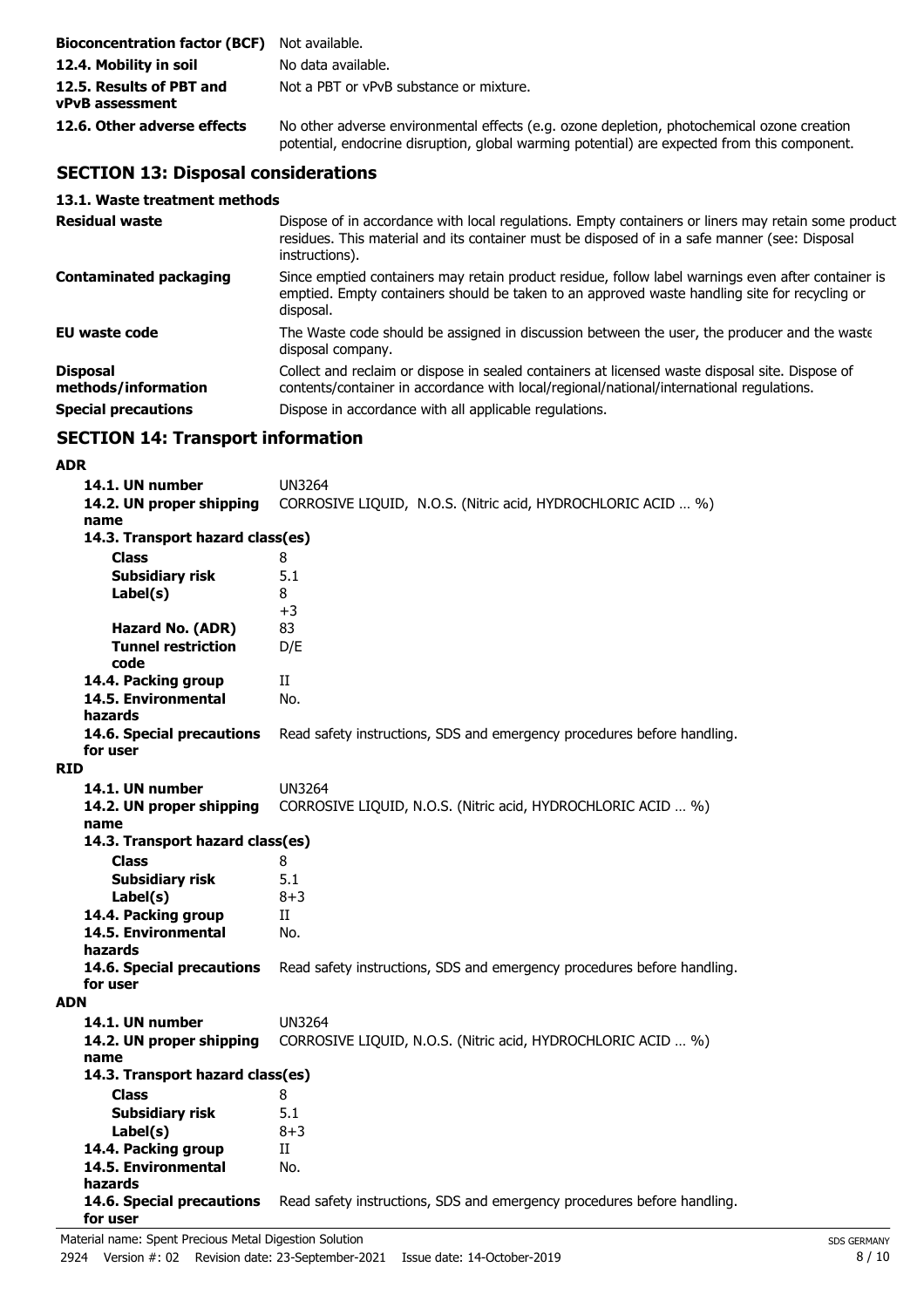#### **IATA**

| 14.1. UN number                       | <b>UN3264</b>                                                                   |  |  |
|---------------------------------------|---------------------------------------------------------------------------------|--|--|
| 14.2. UN proper shipping              | Corrosive liquid, n.o.s. (nitric acid%, HYDROCHLORIC ACID  %)                   |  |  |
| name                                  |                                                                                 |  |  |
| 14.3. Transport hazard class(es)      |                                                                                 |  |  |
| <b>Class</b>                          | 8                                                                               |  |  |
| Subsidiary risk                       | 5.1                                                                             |  |  |
| 14.4. Packing group                   | H                                                                               |  |  |
| 14.5. Environmental<br>hazards        | Yes                                                                             |  |  |
| <b>ERG Code</b>                       | 8F                                                                              |  |  |
| 14.6. Special precautions<br>for user | Read safety instructions, SDS and emergency procedures before handling.         |  |  |
| <b>Other information</b>              |                                                                                 |  |  |
| Passenger and cargo<br>aircraft       | Allowed with restrictions.                                                      |  |  |
| <b>Cargo aircraft only</b>            | Allowed with restrictions.                                                      |  |  |
| <b>IMDG</b>                           |                                                                                 |  |  |
| 14.1. UN number                       | <b>UN3264</b>                                                                   |  |  |
| 14.2. UN proper shipping<br>name      | CORROSIVE LIQUID, N.O.S. (nitric acid%, HYDROCHLORIC ACID  %), MARINE POLLUTANT |  |  |
| 14.3. Transport hazard class(es)      |                                                                                 |  |  |
| <b>Class</b>                          | 8                                                                               |  |  |
| Subsidiary risk                       | 5.1                                                                             |  |  |
| 14.4. Packing group                   | H                                                                               |  |  |
| 14.5. Environmental hazards           |                                                                                 |  |  |
| <b>Marine pollutant</b>               | Yes                                                                             |  |  |
| <b>EmS</b>                            | $F-E$ , S-C                                                                     |  |  |
| 14.6. Special precautions<br>for user | Read safety instructions, SDS and emergency procedures before handling.         |  |  |
| ADN; ADR; IATA; IMDG; RID             |                                                                                 |  |  |
|                                       |                                                                                 |  |  |

#### **ADN; ADR; IATA; IMDG; RID**



**Marine pollutant**



**General information** IMDG Regulated Marine Pollutant.

# **SECTION 15: Regulatory information**

#### **15.1. Safety, health and environmental regulations/legislation specific for the substance or mixture EU regulations**

**Regulation (EC) No. 1005/2009 on substances that deplete the ozone layer, Annex I and II, as amended** Not listed.

#### **Regulation (EU) 2019/1021 On persistent organic pollutants (recast), as amended** Not listed.